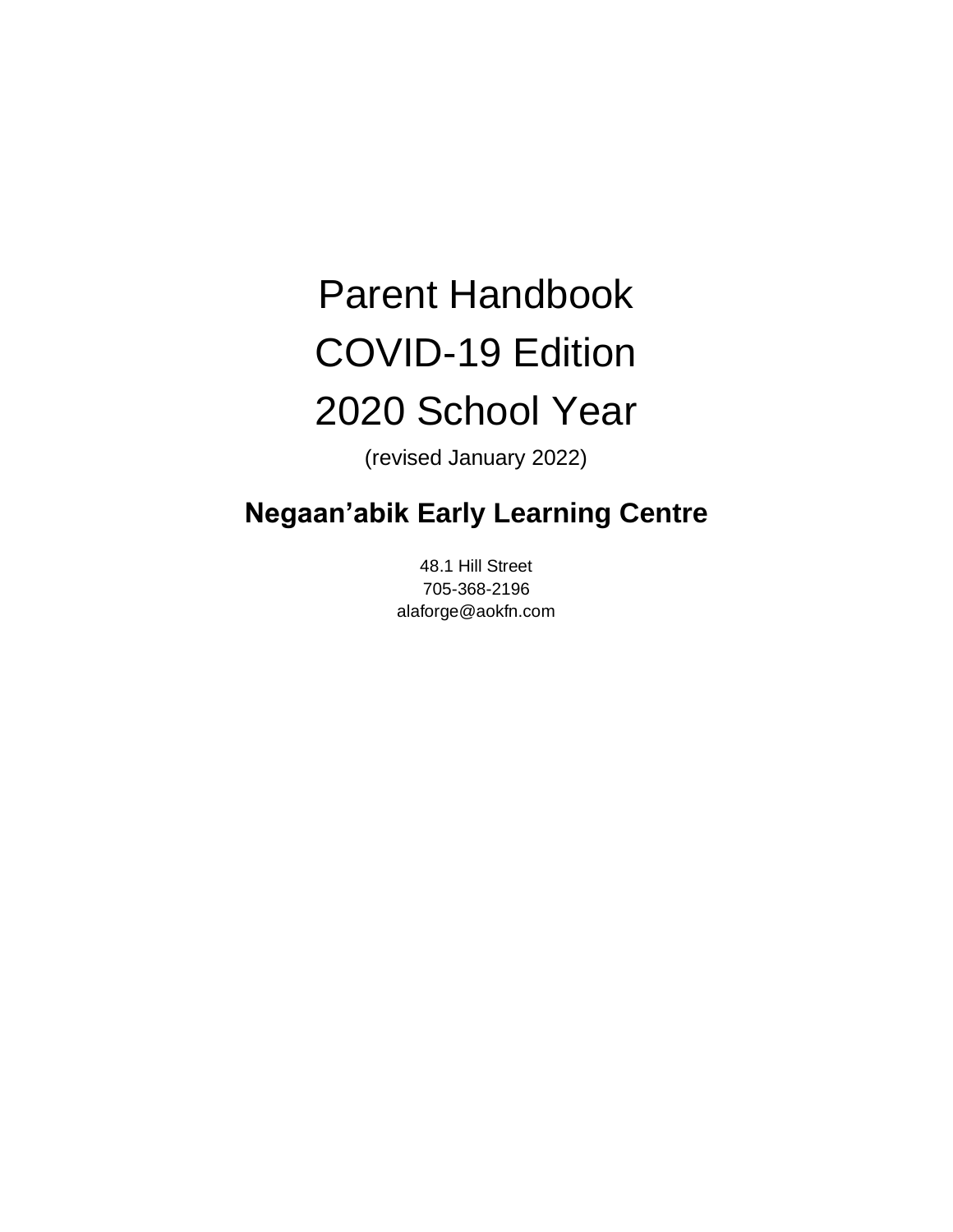#### **Negaan'abik Parent Handbook COVID-19 Edition**

| <b>Introduction</b>                             | 3              |
|-------------------------------------------------|----------------|
| A. Enrolling Your Child                         | $\overline{4}$ |
| <b>B. Nondiscrimination Procedures</b>          | $\overline{4}$ |
| <b>C. Extra Hygiene Measures and Procedures</b> | $\overline{4}$ |
| D. Daily Screening                              | 5              |
| <b>E. Personal Belongings</b>                   | 5              |
| F. Arrival and Departure Procedures             | 5              |
| <b>G. Visitors</b>                              |                |
| H. Food                                         | 6              |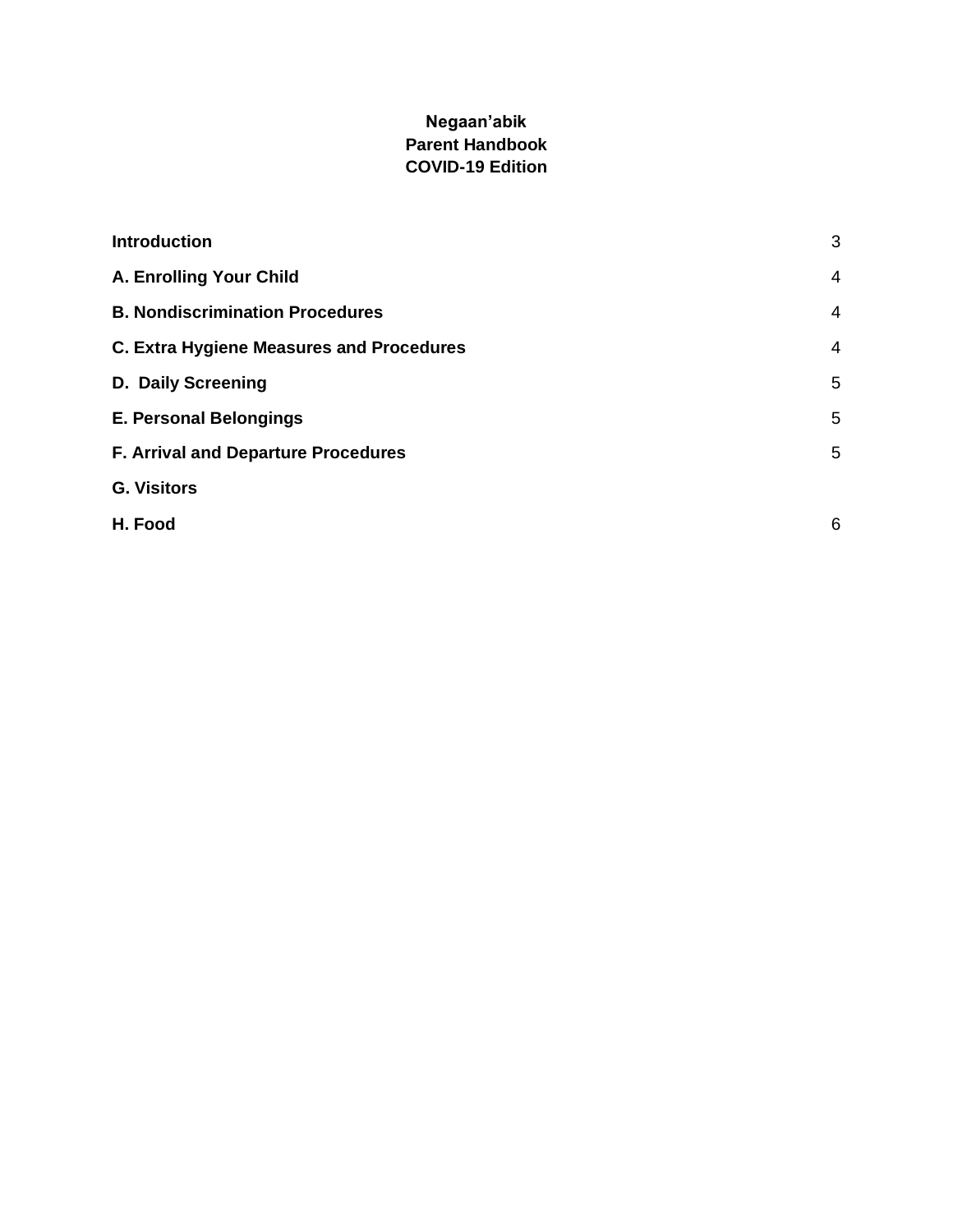#### <span id="page-2-0"></span>**Introduction**

#### Dear Parents,

The teachers and administration at Negaan'abik are committed to providing a quality program that is safe, educational, child-friendly, and fun!

While many things will seem different with COVID19 procedures in place for safety of all. It is our goal to draw out and inspire the best in our students as we provide them with opportunities to create, explore, and learn.

This handbook will lay out the changes as we enter the different phases from this COVID-19 pandemic. This situation is unprecedented and is constantly evolving, so all changes included in this handbook will remain as the "new normal" until further notice. We will make sure that all changes are realistic and feasible for staff and children by following Ministry of Health guidelines as well as those put forth by Ministry of Education.

Please feel free to contact me if you have any questions about the procedures and guidelines that are outlined in this Parent Handbook. They are in place to ensure that Negaan'abik is a safe and enjoyable place for your family.

Amanda Laforge, RECE **Supervisor** Negaan'abik Early Learning Centre alaforge@aokfn.com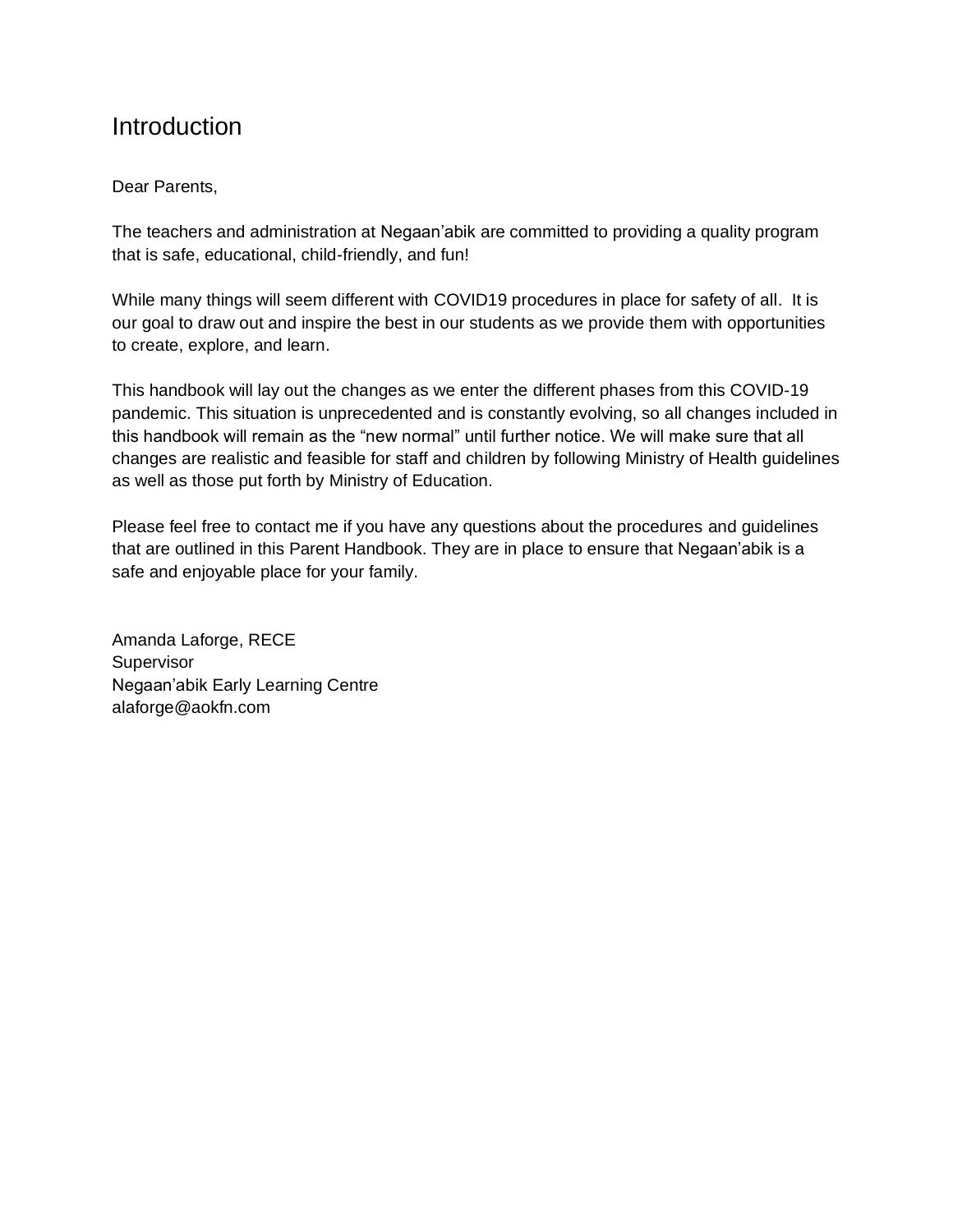### <span id="page-3-0"></span>A. Enrolling Your Child

Before enrolling any child, parents or guardians must schedule an appointment with the supervisor. We believe this provides both the parent and the supervisor the opportunity to clearly convey their expectations of Negaan'abik and go through our enrollment package oneon-one. Upon the decision to enroll your child, parents or guardians will be provided with an enrollment package, all health and emergency forms, as well as a copy of our COVID19 handbook. All forms would be filled out and signed.

In the event of a class being at its full capacity, we will place you on the waiting list. We are sorry that we cannot always meet the needs of parents or guardians when requested, however you may call us and request a place on the list or submit an application to be placed on a waiting list. You will be called by the supervisor when an opening becomes available.

### <span id="page-3-1"></span>B. Nondiscrimination Procedures

Admissions to Negaan'abik shall be made without regard to race, color, religious creed, ancestry, national origin, disability, age or gender.

### <span id="page-3-2"></span>C. Extra Hygiene Measures and Procedures

- 1. Handwashing: As soon as students arrive to the Centre, they will wash or sanitize their hands properly. Hands will also be washed throughout the day and more frequently with soap and water for at least 20 seconds. Hand sanitizer will be used for our all classes when soap and water is not available. Sanitizing stations are located throughout our facility.
- 2. Sanitizing/Disinfecting: All hard surfaces will be wiped down throughout the day, before and after use as well as at the end of each day. Any toys that go into a child's mouth will be put into the disinfecting process like usual. All surfaces and toys will be sprayed prior to leaving the room throughout the day. All sensory bins, soft toys, pillows, dress-up clothes will be put away until further notice.
- 3. Shoes only-Centre: All children will need to wear shoes and socks during this time. (no flip-flops allowed) All outdoor Shoes will be removed in the foyer prior to entering. Educators will continue to wear indoor only shoes. Since children spend time on the floor, we want it to be as clean and safe as possible to try and avoid the possible spread of COVID19.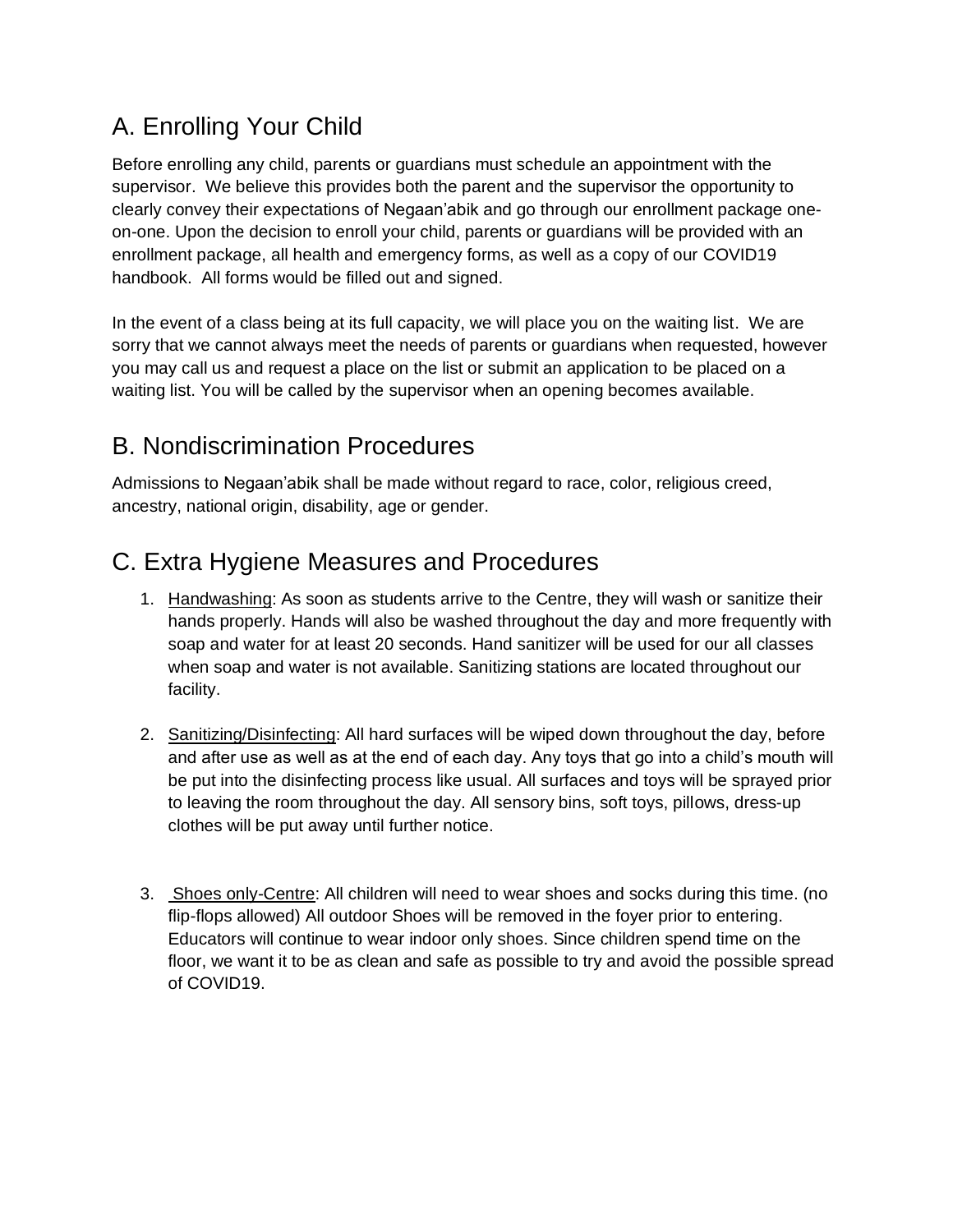### D. Daily Screening

Children will be screened everyday for COVID19 Symptoms through our Screening form. If your child has any of the symptoms listed on the screening for your child will not be admitted to the program. It is a danger to other children and staff members at our facility. If you have any doubts about your child's health, please call us at (705)368-2196 to be sure they may attend. If your child appears to be sick or has any of the above while at the Centre, we will notify the parent or guardian immediately, and it is necessary that the child be picked up as soon as possible.

The child will be permitted to return when your child is symptom free for 48 hours with one symptom without aid of fever-reducing medication.

If a child is showing COVID-19 symptoms (fever, cough, shortness of breath) OR if you've been in close contact with a person or child testing positive for COVID- 19, we ask you to keep your child home and isolate. They must be isolated for 5 days if vaccinated and 10 days if non vaccinated.

We ask that all parents and staff let us know of any potential exposure immediately. A potential exposure means being a household contact or having close contact within 6 feet of an individual with confirmed or suspected COVID- 19 for at least 10 minutes. The timeframe for having contact with an individual includes the period of 48 hours before the individual became symptomatic. If there is a positive case of COVID-19 in a child or an adult who has been present in the childcare center, we will inform the band manager, health unit and our parents.

#### <span id="page-4-0"></span>**Refer to Screening form at the end of this parent COVID19 handbook.**

### E. Personal Belongings

During this time of operation, children may not bring in any personal belongings aside from what is approved. No toys or personal items from home will be permitted at this time.

### <span id="page-4-1"></span>F. Arrival and Departure Procedures

Our facility is operational from 8:00am – 4:15pm, Monday through Friday. While operating in this phase, drop-off times will be staggered. You will be given a time between 8- 9am to drop off and between 2-4pm to pick up. **All children must be dropped off by 9am**. Please only come at your designated drop-off or pick-up time to keep everyone safe. If you see another family being checked in, please be patient during this time.

#### **Drop-Off Procedures**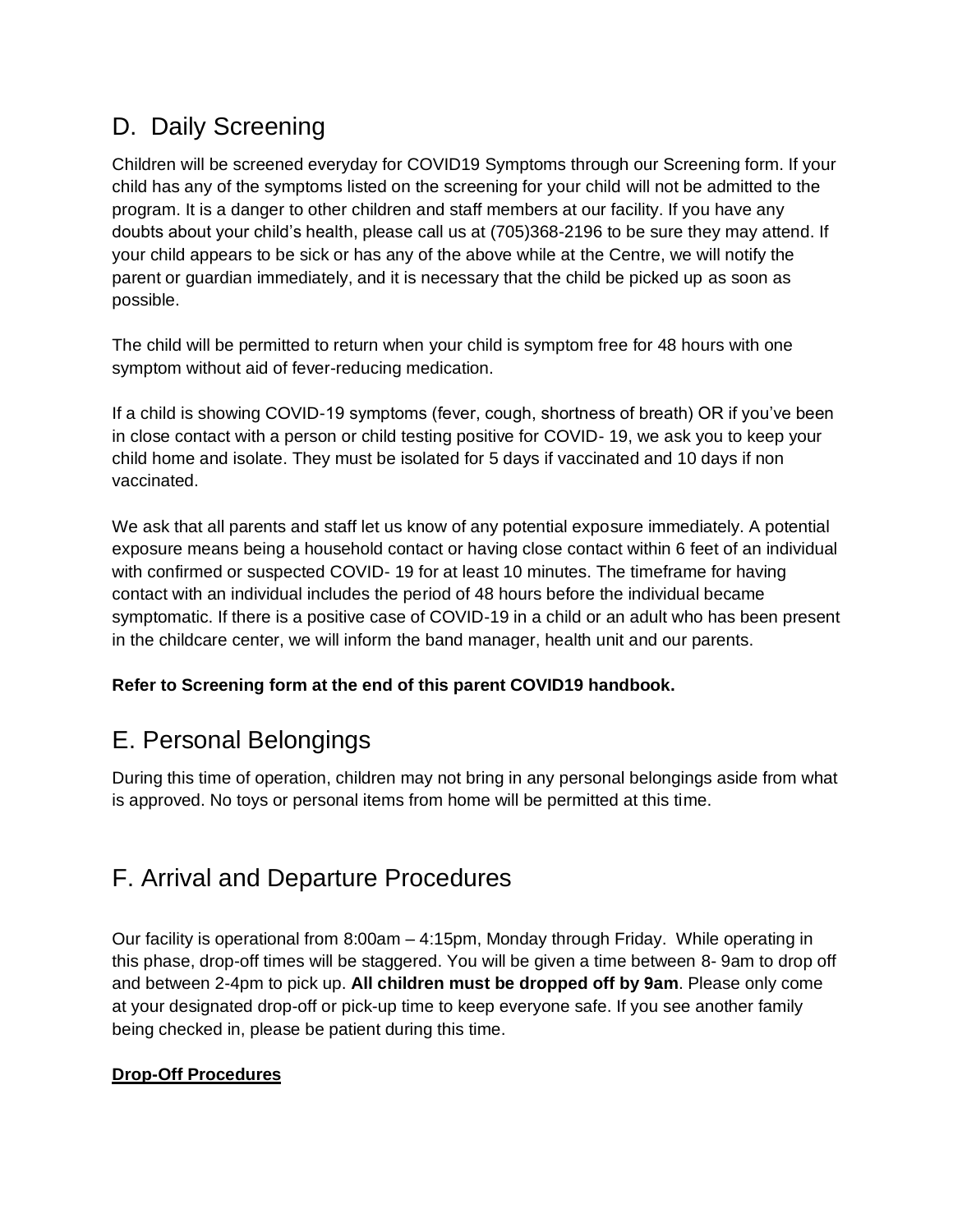Our check-in staff will do a visual assessment at the entrance. You will be asked a series of yes/no questions regarding symptoms and travel. You and child will get their temperature taken and logged. If it is below 100.4F, our runner will take your child to his/her classroom.

We ask that the designated drop-off and pick up person not be a "vulnerable" person (older person such as grandparent or person with a serious underlying medical condition). Only one alternate pickup person allowed besides parent or guardian.

#### **Pick-Up Procedures**

Pick-up times will be staggered to allow for safe social distancing. Please abide by this pick-up time. If you see another family being helped, please be patient until it is your turn. A runner will bring your child to foyer for pickup.

#### <span id="page-5-0"></span>G. Visitors

Visitors will not be permitted at this time with exception to health and maintenance with contact tracing.

### <span id="page-5-1"></span>H. Food

All meals will be provided and individualized in our Centre.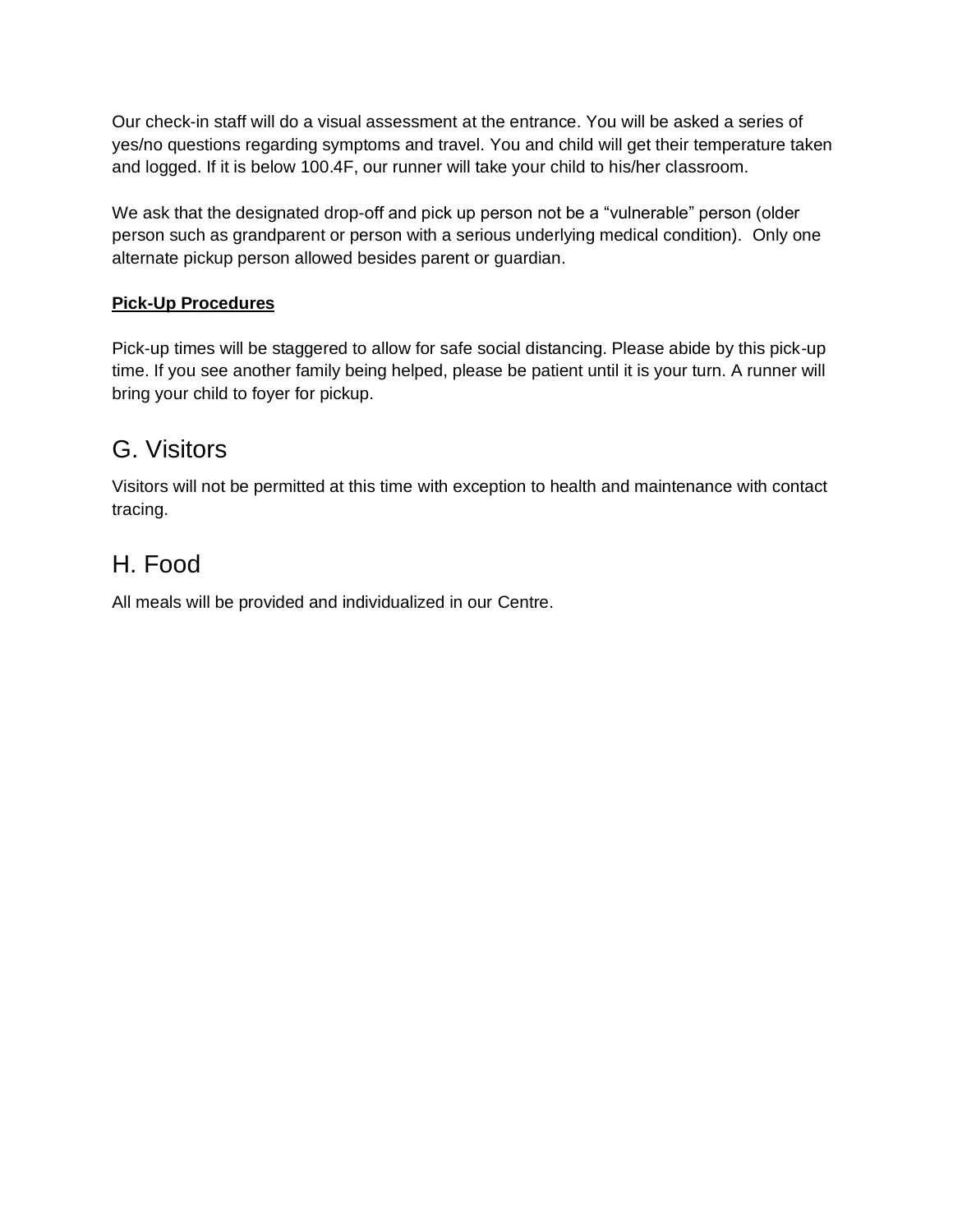# **Negaan'abik**

#### **Parent or Guardian COVID-19 Handbook Receipt Form**

Parents or Guardians,

Please thoroughly review the Parent Handbook" COVID-19" edition for the 2019 (revised in January 2022) school year, which contains the guidelines and procedures for Negaan'abik while in the process of reopening. After reading the handbook, please complete this form and return it to the school via email as soon as possible. This form will be kept in your child's file for the duration of the school year.

Thank you in advance for your cooperation.

Sincerely,

Amanda Laforge, RECE **Supervisor** Negaan'abik Early Learning Centre alaforge@aokfn.com

I, \_\_\_\_\_\_\_\_\_\_\_\_\_\_\_\_\_\_\_\_\_\_\_\_\_\_\_\_\_\_\_\_\_\_\_\_\_\_\_\_\_\_\_ (print your name), the parent/guardian of example of  $_{\rm{opt}}$  and  $_{\rm{opt}}$  (print child's name), hereby acknowledge receipt of Negaan'abik's Parent Handbook COVID-19 edition. I have read and agree to adhere to all the procedures and regulations set forth in this handbook.

Parent/Guardian Signature: \_\_\_\_\_\_\_\_\_\_\_\_\_\_\_\_\_\_\_\_\_\_\_\_\_\_\_\_\_\_

Date:  $\Box$